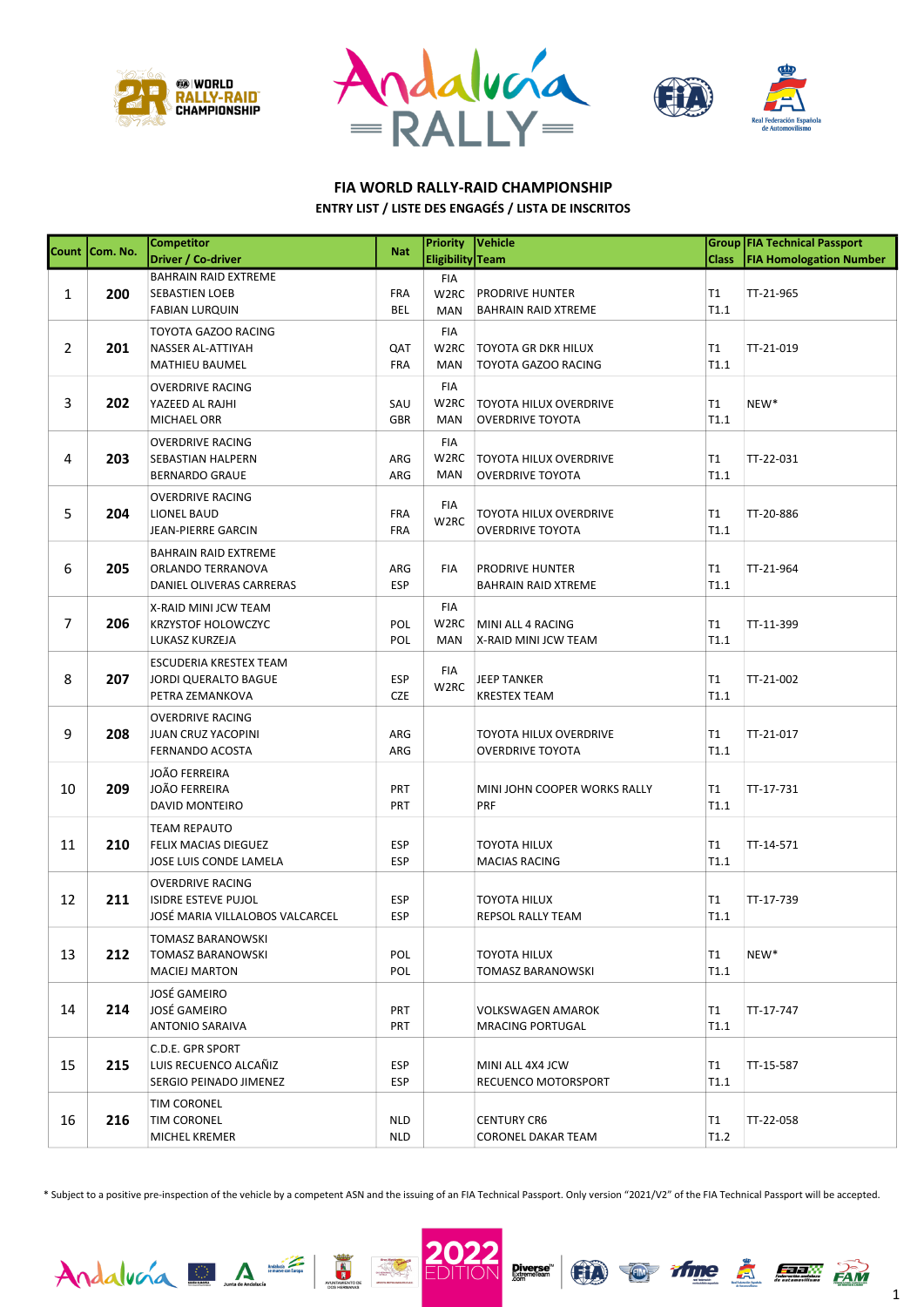





#### FIA WORLD RALLY-RAID CHAMPIONSHIP ENTRY LIST / LISTE DES ENGAGÉS / LISTA DE INSCRITOS

|    | Count   Com. No. | <b>Competitor</b><br>Driver / Co-driver                                     | <b>Nat</b>               | Priority<br>Eligibility Team    | Vehicle                                                  | <b>Class</b> | Group FIA Technical Passport<br><b>FIA Homologation Number</b> |
|----|------------------|-----------------------------------------------------------------------------|--------------------------|---------------------------------|----------------------------------------------------------|--------------|----------------------------------------------------------------|
| 17 | 217              | <b>MARIA LUIS</b><br><b>MARIA LUIS</b><br><b>MANUEL NAVARRO</b>             | <b>PRT</b><br><b>ESP</b> |                                 | MINI ALL4RACING<br><b>MRACING PORTUGAL</b>               | Τ1<br>T1.1   | TT-10-348                                                      |
| 18 | 218              | <b>RENE BROOS</b><br><b>RENE BROOS</b><br>DAVE BROOS                        | <b>NLD</b><br><b>NLD</b> |                                 | TOYOTA RAF<br><b>EXTEND RALLYSPORT</b>                   | T1<br>T1.1   | TT-05-134                                                      |
| 19 | 219              | <b>STEFAN CARMANS</b><br><b>CARMANS STEFAN</b><br>VAN TIEL ANTONIUS         | BEL<br><b>NLD</b>        |                                 | NISSAN REDLINED VK56<br><b>CSA RACING</b>                | Τ1<br>T1.1   | NEW*                                                           |
| 20 | 220              | RIK VAN DEN BRINK<br>RIK VAN DEN BRINK<br><b>HENDRIK GERARDUS HEIMANS</b>   | <b>NLD</b><br><b>NLD</b> |                                 | <b>BORGWARD BX7</b><br><b>4X4 CENTRUM ERMELO</b>         | Τ1<br>T1.1   | TT-14-549                                                      |
| 21 | 221              | <b>CRISTIAN BAUMGART</b><br><b>CRISTIAN BAUMGART</b><br>ALBERTO ANDREOTTI   | <b>BRA</b><br><b>BRA</b> |                                 | TOYOTA HILUX<br>TEAM TRANSFRADELOS & X RALLY TEAM        | T1<br>T1.1   | TT-21-001                                                      |
| 22 | 222              | RALLY RAID ESTONIA<br>URVO MÄNNAMA<br><b>RISTO LEPIK</b>                    | <b>EST</b><br><b>EST</b> |                                 | <b>CENTURY CR6</b><br>RALLY RAID ESTONIA                 | T1<br>T1.2   | TT-21-982                                                      |
| 23 | 223              | <b>MARCOS BAUMGART</b><br><b>MARCOS BAUMGART</b><br><b>KLEBER CINCEA</b>    | <b>BRA</b><br><b>BRA</b> |                                 | <b>TOYOTA HILUX</b><br>TEAM TRANSFRADELOS & X RALLY TEAM | T1<br>T1.1   | TT-21-999                                                      |
| 24 | 224              | <b>VINCENT THIJS</b><br>VINCENT THIJS<br>TOM DE LEEUW                       | BEL<br>BEL               |                                 | <b>TOYOTA HILUX</b><br>RT OFFROAD                        | Τ1<br>T1.1   | NEW*                                                           |
| 25 | 225              | ADROALDO JOSE WEISHEIMER<br>ADROALDO JOSE WEISHEIMER<br>RAFAEL CAPOANI      | <b>BRA</b><br><b>BRA</b> |                                 | <b>TOYOTA HILUX</b><br>TEAM TRANSFRADELOS & X RALLY TEAM | Τ1<br>T1.1   | TT-18-759                                                      |
| 26 | 226              | <b>FERNANDO ROSSET</b><br><b>FERNANDO ROSSET</b><br>MARCELO DUARTE HASEYAMA | <b>BRA</b><br><b>BRA</b> |                                 | <b>TOYOTA HILUX</b><br>TEAM TRANSFRADELOS & X RALLY TEAM | Τ1<br>T1.1   | TT-17-748                                                      |
| 27 | 300              | CAN-AM FACTORY SOUTH RACING<br>FRANCISCO LOPEZ CONTARDO<br>PAOLO CECI       | CHL<br><b>ITA</b>        | FIA<br>W <sub>2</sub> RC        | CAN-AM MAVERIK<br>CAN-AM FACTORY SOUTH RACING            | T3           | TT-22-035                                                      |
| 28 | 301              | <b>G RALLY TEAM</b><br>CRISTINA GUTIERREZ HERRERO<br>PABLO MORENO HUETE     | <b>ESP</b><br><b>ESP</b> | FIA<br>W <sub>2</sub> RC<br>MAN | <b>GRALLYTEAM OT3</b><br>RED BULL OFF-ROAD JUNIOR TEAM   | T3           | NEW*                                                           |
| 29 | 302              | <b>G RALLY TEAM</b><br>SETH QUINTERO<br><b>DENNIS ZENZ</b>                  | <b>USA</b><br>DEU        | FIA<br>W <sub>2</sub> RC<br>MAN | <b>GRALLYTEAM OT3</b><br>RED BULL OFF-ROAD JUNIOR TEAM   | T3           | NEW*                                                           |
| 30 | 303              | ANNETT FISCHER<br>ANNETT FISCHER<br>ANNIE SEEL                              | DEU<br>SWE               | FIA<br>W <sub>2</sub> RC        | <b>CAN-AM MAVERICK</b><br><b>ANNETT FISCHER</b>          | T3           | TT-22-117                                                      |
| 31 | 304              | JEAN-LUC PISSON<br>JEAN-LUC PISSON<br><b>CEDRIC DUPLE</b>                   | <b>FRA</b><br>FRA        | FIA<br>W <sub>2</sub> RC        | PH-SPORT ZEPHYR<br><b>JLT RACING</b>                     | T3           | TT-21-906                                                      |
| 32 | 306              | SOUTH RACING CAN-AM<br>FERNANDO ALVAREZ CASTELLANO<br><b>XAVIER PANSERI</b> | ESP<br><b>FRA</b>        | FIA<br>W <sub>2</sub> RC        | CAN-AM MAVERIK<br>SOUTH RACING CAN-AM                    | T3           | NEW*                                                           |

\* Subject to a positive pre-inspection of the vehicle by a competent ASN and the issuing of an FIA Technical Passport. Only version "2021/V2" of the FIA Technical Passport will be accepted.





H





2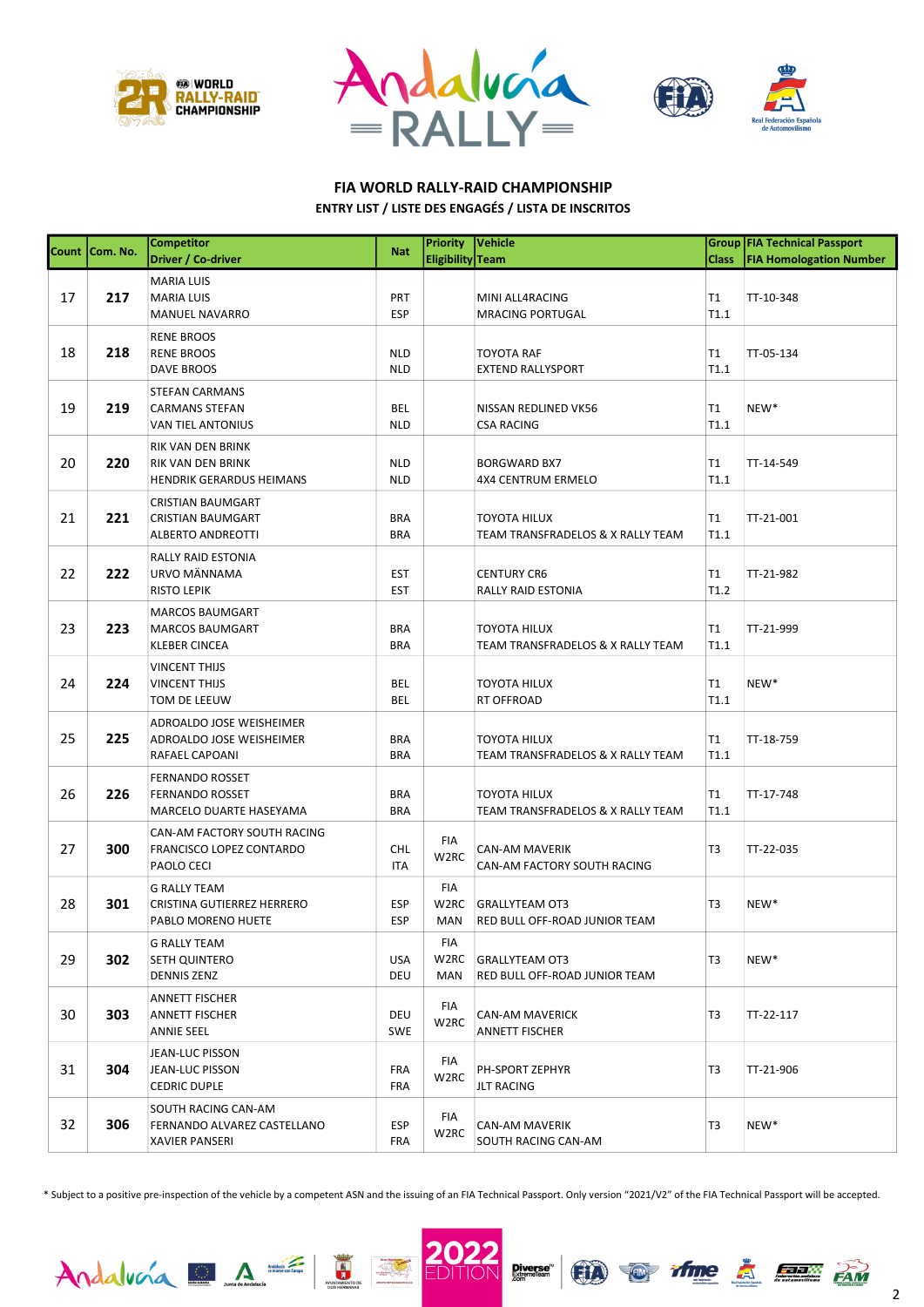





### FIA WORLD RALLY-RAID CHAMPIONSHIP

#### ENTRY LIST / LISTE DES ENGAGÉS / LISTA DE INSCRITOS

|    | Count Com. No. | <b>Competitor</b><br>Driver / Co-driver                                          | <b>Nat</b>               | <b>Priority</b><br>Eligibility Team | Vehicle                                                | <b>Class</b>   | Group FIA Technical Passport<br><b>FIA Homologation Number</b> |
|----|----------------|----------------------------------------------------------------------------------|--------------------------|-------------------------------------|--------------------------------------------------------|----------------|----------------------------------------------------------------|
| 33 | 307            | <b>G RALLY TEAM</b><br><b>GUILLAUME DE MEVIUS</b><br><b>FRANCOIS CAZALET</b>     | <b>BEL</b><br>FRA        | FIA<br>W2RC<br>MAN                  | <b>GRALLYTEAM OT3</b><br>RED BULL OFF-ROAD JUNIOR TEAM | T <sub>3</sub> | TT-22-083                                                      |
| 34 | 308            | <b>G RALLY TEAM</b><br>MITCHELL GUTHRIE<br>OLA FLOENE                            | <b>USA</b><br><b>NOR</b> | FIA<br>W <sub>2</sub> RC<br>MAN     | <b>GRALLYTEAM OT3</b><br>RED BULL OFF-ROAD JUNIOR TEAM | T <sub>3</sub> | TT-22-085                                                      |
| 35 | 309            | <b>NASSER RACING</b><br>DANIEL SORDO CASTILLO<br>CANDIDO CARRERA ESTEVEZ         | <b>ESP</b><br><b>ESP</b> |                                     | <b>CAN-AM MAVERICK</b><br><b>NASSER RACING</b>         | T <sub>3</sub> | TT-22-037                                                      |
| 36 | 310            | SOUTH RACING CAN-AM<br><b>HERNAN GARCES</b><br>JUAN PABLO LATRACH VINAGRE        | <b>CHL</b><br><b>CHL</b> |                                     | <b>CAN-AM MAVERIK</b><br>SOUTH RACING CAN-AM           | T3             | TT-22-118                                                      |
| 37 | 311            | FN SPEED TEAM<br><b>JAVIER VELEZ</b><br><b>VICTOR GONZALEZ SANTOS</b>            | COL<br><b>ESP</b>        |                                     | <b>CAN-AM MAVERICK X3</b><br>FN SPEED TEAM             | T <sub>3</sub> | TT-22-047                                                      |
| 38 | 312            | C.D.E. GPR SPORT<br>RUBÉN GRACIA PEREZ-SERRANO<br>DANIEL CAMARA ORDOÑEZ          | <b>ESP</b><br><b>ESP</b> |                                     | <b>GPR 22</b><br><b>GPR SPORT</b>                      | T <sub>3</sub> | NEW*                                                           |
| 39 | 314            | <b>MARIO FRANCO</b><br><b>MARIO FRANCO</b><br>TBA                                | <b>PRT</b>               |                                     | <b>QUADDY YAMAHA YZX 1000R</b><br>FRANCOSPORT          | T3             | TT-22-080                                                      |
| 40 | 315            | SOUTH RACING CAN AM<br><b>HELDER RODRIGUES</b><br>LUIS GONCALO CARDOSO DOS REIS  | PRT<br>PRT               |                                     | CAN-AM MAVERIK<br>SOUTH RACING CAN-AM                  | T <sub>3</sub> | TT-22-034                                                      |
| 41 | 317            | <b>JOÃO DIAS</b><br><b>JOÃO DIAS</b><br>JOÃO MIRANDA                             | <b>PRT</b><br><b>PRT</b> |                                     | CAN-AM MAVERICK X3<br>SANTAG RACING TEAM               | T <sub>3</sub> | NEW*                                                           |
| 42 | 318            | FN SPEED TEAM<br><b>JORDI SEGURA VIDIELLA</b><br>MARC SOLA TERRADELLAS           | <b>ESP</b><br><b>ESP</b> |                                     | <b>CAN-AM MAVERICK X3</b><br>FN SPEED TEAM             | T3             | TT-22-079                                                      |
| 43 | 319            | <b>FRANTZ COMOLI</b><br><b>FRANTZ COMOLI</b><br><b>TOM PIALLAT</b>               | FRA<br><b>FRA</b>        |                                     | PH-SPORT ZEPHYR<br>PH-SPORT                            | T <sub>3</sub> | TT-21-911                                                      |
| 44 | 320            | C.A. HERRADOR COMPETICION<br><b>JESUS FUSTER</b><br>PEDRO LOPEZ                  | <b>ESP</b><br><b>ESP</b> |                                     | <b>HERRATOR INZANE X3</b><br>HERRADOR FACTORY TEAM     | T3             | TT-22-139                                                      |
| 45 | 321            | FN SPEED TEAM<br>ANTONIO GRAÑA MURADO<br>MARC CALMET CALVERAS                    | ESP<br>ESP               |                                     | CAN-AM MAVERICK X3<br>FN SPEED TEAM                    | T3             | TT-18-786                                                      |
| 46 | 322            | C.D.E. GPR SPORT<br>ALFREDO RUBIO FERNANDEZ<br>ALBERTO BENEDICTO SAN ANTONIO     | ESP<br>ESP               |                                     | GPR 22<br><b>GPR SPORT</b>                             | T3             | NEW <sup>*</sup>                                               |
| 47 | 323            | PEDRO CARVALHO<br>PEDRO CARVALHO<br><b>FILIPE SERRA</b>                          | <b>PRT</b><br><b>PRT</b> |                                     | <b>CAN-AM MAVERICK X3</b><br>PEDRO CARVALHO            | T3             | NEW <sup>*</sup>                                               |
| 48 | 324            | <b>HUGO GHIDINELLI</b><br><b>HUGO GHIDINELLI</b><br><b>CHRISTOPHE GHIDINELLI</b> | <b>FRA</b><br><b>FRA</b> |                                     | CAN-AM BOMBARDIER<br>TEAM BBR                          | T3             | NEW*                                                           |

\* Subject to a positive pre-inspection of the vehicle by a competent ASN and the issuing of an FIA Technical Passport. Only version "2021/V2" of the FIA Technical Passport will be accepted.





H



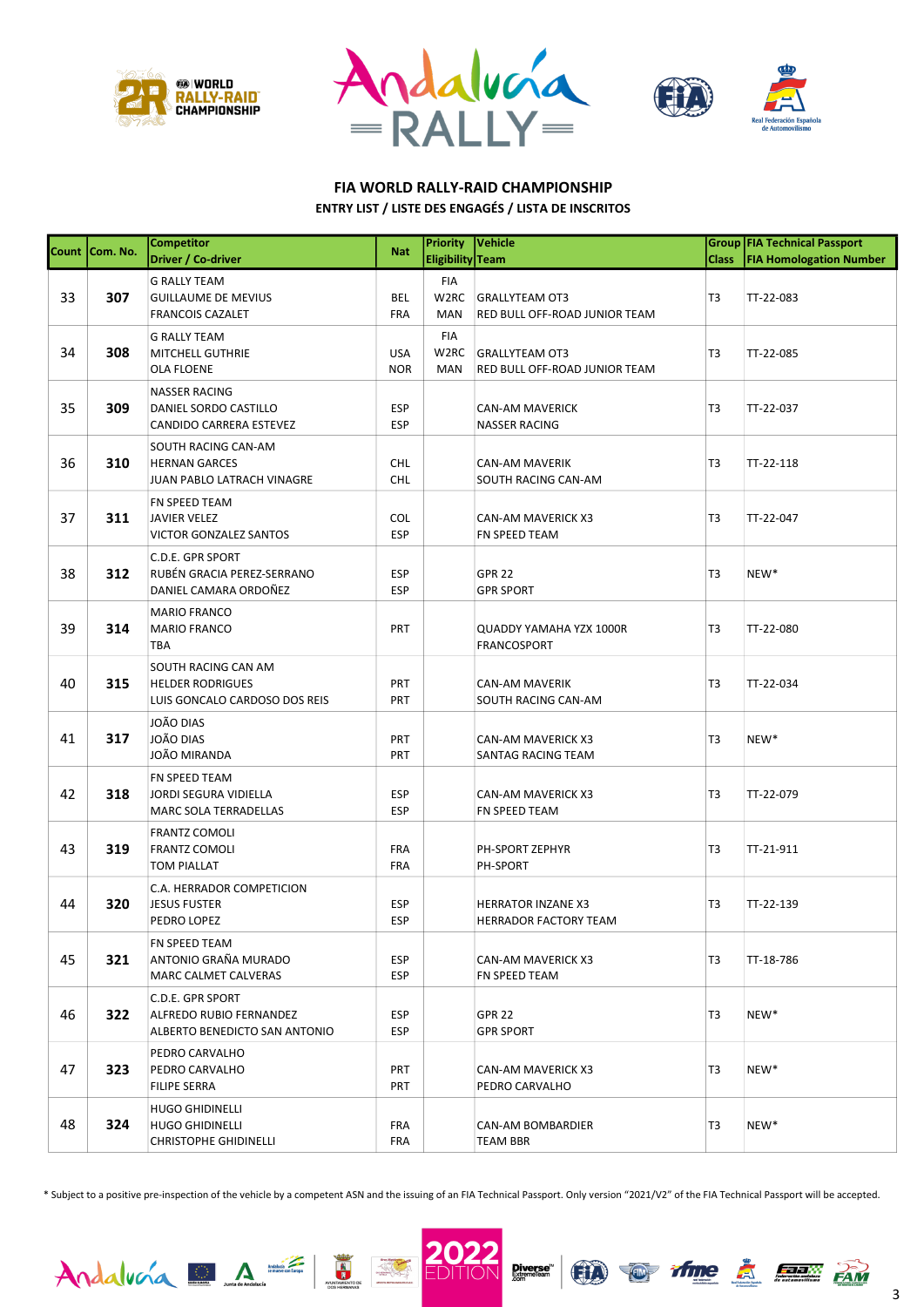





## FIA WORLD RALLY-RAID CHAMPIONSHIP

|  | <b>ENTRY LIST / LISTE DES ENGAGÉS / LISTA DE INSCRITOS</b> |  |
|--|------------------------------------------------------------|--|
|--|------------------------------------------------------------|--|

|    | Count Com. No. | <b>Competitor</b>                                                               | <b>Nat</b>               | <b>Priority</b>          | Vehicle                                                                  |                | Group FIA Technical Passport   |
|----|----------------|---------------------------------------------------------------------------------|--------------------------|--------------------------|--------------------------------------------------------------------------|----------------|--------------------------------|
|    |                | Driver / Co-driver                                                              |                          | Eligibility Team         |                                                                          | <b>Class</b>   | <b>FIA Homologation Number</b> |
| 49 | 325            | C.A. HERRADOR COMPETICION<br><b>OSCAR OLIVAS</b><br>LUIS BARRIOS                | <b>ESP</b><br><b>ESP</b> |                          | <b>HERRATOR INZANE X3</b><br><b>HERRADOR FACTORY TEAM</b>                | T <sub>3</sub> | NEW*                           |
| 50 | 400            | CAN-AM FACTORY SOUTH RACING<br><b>AUSTIN JONES</b><br><b>GUSTAVO GUGELMIN</b>   | <b>USA</b><br><b>BRA</b> | FIA<br>W <sub>2</sub> RC | <b>BRP CAN-AM MAVERICK</b><br>CAN-AM FACTORY SOUTH RACING                | T <sub>4</sub> | TT-22-033                      |
| 51 | 401            | COBANT ENERGYLANDIA RALLY TEAM<br><b>MAREK GOCZAL</b><br>LUKASZ LASKAWIEC       | POL<br>POL               | FIA                      | <b>BRP MAVERICK XRS TURBO</b><br><b>COBANT - ENERGYLANDIA RALLY TEAM</b> | T <sub>4</sub> | TT-22-038                      |
| 52 | 402            | SOUTH RACING CAN AM<br>ROKAS BACIUSKA<br>SÉBASTIEN DELAUNAY                     | LTU<br><b>FRA</b>        | W <sub>2</sub> RC<br>FIA | <b>BRP CAN-AM MAVERICK</b><br>SOUTH RACING CAN-AM                        | T <sub>4</sub> | TT-22-041                      |
| 53 | 403            | COBANT ENERGYLANDIA RALLY TEAM<br>MICHAL GOCZAL<br>ORIOL MENA                   | POL<br><b>ESP</b>        | FIA                      | BRP CAN-AM MAVERCIK XRS TURBO<br>COBANT - ENERGYLANDIA RALLY TEAM        | T <sub>4</sub> | TT-22-039                      |
| 54 | 404            | SOUTH RACING CAN-AM<br>RODRIGO LUPPI DE OLIVEIRA<br><b>MAYKEL JUSTO</b>         | <b>BRA</b><br><b>BRA</b> | FIA<br>W2RC              | <b>BRP CAN-AM MAVERICK</b><br>SOUTH RACING CAN-AM                        | T <sub>4</sub> | TT-22-040                      |
| 55 | 405            | SOUTH RACING CAN-AM<br>LUCAS DEL RIO<br><b>BRUNO JACOMY</b>                     | <b>CHL</b><br>ARG        | FIA<br>W2RC              | <b>BRP CAN-AM MAVERICK</b><br>SOUTH RACING CAN-AM                        | T <sub>4</sub> | NEW*                           |
| 56 | 406            | <b>NASSER RACING</b><br>KHALIFA AL ATTIYAH<br>MAX DELFINO                       | QAT<br><b>FRA</b>        |                          | <b>BRP CAN-AM MAVERICK</b><br><b>NASSER RACING</b>                       | T <sub>4</sub> | NEW*                           |
| 57 | 407            | SOUTH RACING CAN AM<br>DAVID ZILLE<br>SEBASTIAN CESANA                          | ARG<br>ARG               |                          | <b>BRP CAN-AM MAVERICK</b><br>SOUTH RACING CAN-AM                        | T <sub>4</sub> | NEW*                           |
| 58 | 408            | FN SPEED TEAM<br>JUAN MANUEL MAÑA BENARROCH<br>TBA                              | <b>ESP</b>               |                          | BRP CAN - AM MAVERICK X3<br>FN SPEED TEAM                                | T4             | TT-22-086                      |
| 59 | 409            | RICARDO RAMILO SUAREZ<br>RICARDO RAMILO SUAREZ<br>FRANCISCO JAVIER LOPEZ GARCIA | <b>ESP</b><br><b>ESP</b> |                          | BRP CAN-AM MAVERICK X3<br>RAMILO SCUDERIA                                | T4             | TT-21-933                      |
| 60 | 410            | <b>JEREMY PORET</b><br><b>JEREMY PORET</b><br><b>BRICE ALOTH</b>                | <b>FRA</b><br><b>FRA</b> |                          | <b>BRP CAN-AM MAVERICK X3</b><br><b>TEAM BTR</b>                         | T4             | NEW*                           |
| 61 | 411            | REDMOTO MTÜ<br><b>TOOMAS TRIISA</b><br><b>MART MEERU</b>                        | <b>EST</b><br><b>EST</b> |                          | BRP CAN-AM SOUTH RACING<br>REDMOTO ESTONIA                               | T <sub>4</sub> | NEW*                           |
| 62 | 412            | <b>CEDRIC PASSARELLI</b><br><b>CEDRIC PASSARELLI</b><br>ANGELIQUE PERONNE       | <b>FRA</b><br><b>FRA</b> |                          | BRP CAN-AM MAVERICK<br>TEAM BBR                                          | T4             | TT-20-889                      |
| 63 | 414            | BAPORO MOTORSPORT C.A.<br>ALEXANDER TORIL BOQUOI<br><b>JOSE LUIS TORIL</b>      | <b>ESP</b><br><b>ESP</b> |                          | BRP CAN-AM MAVERICK X3<br><b>BAPORO MOTORSPORT</b>                       | T4             | <b>NEW</b>                     |
| 64 | 415            | RALLY RAID ESTONIA<br>KRIS MÄNNAMA<br>LAURI JUNKIN                              | <b>EST</b><br><b>EST</b> |                          | BRP CAN-AM MAVERICK X3<br>RALLY RAID ESTONIA                             | T4             | TT-21-979                      |

\* Subject to a positive pre-inspection of the vehicle by a competent ASN and the issuing of an FIA Technical Passport. Only version "2021/V2" of the FIA Technical Passport will be accepted.

E